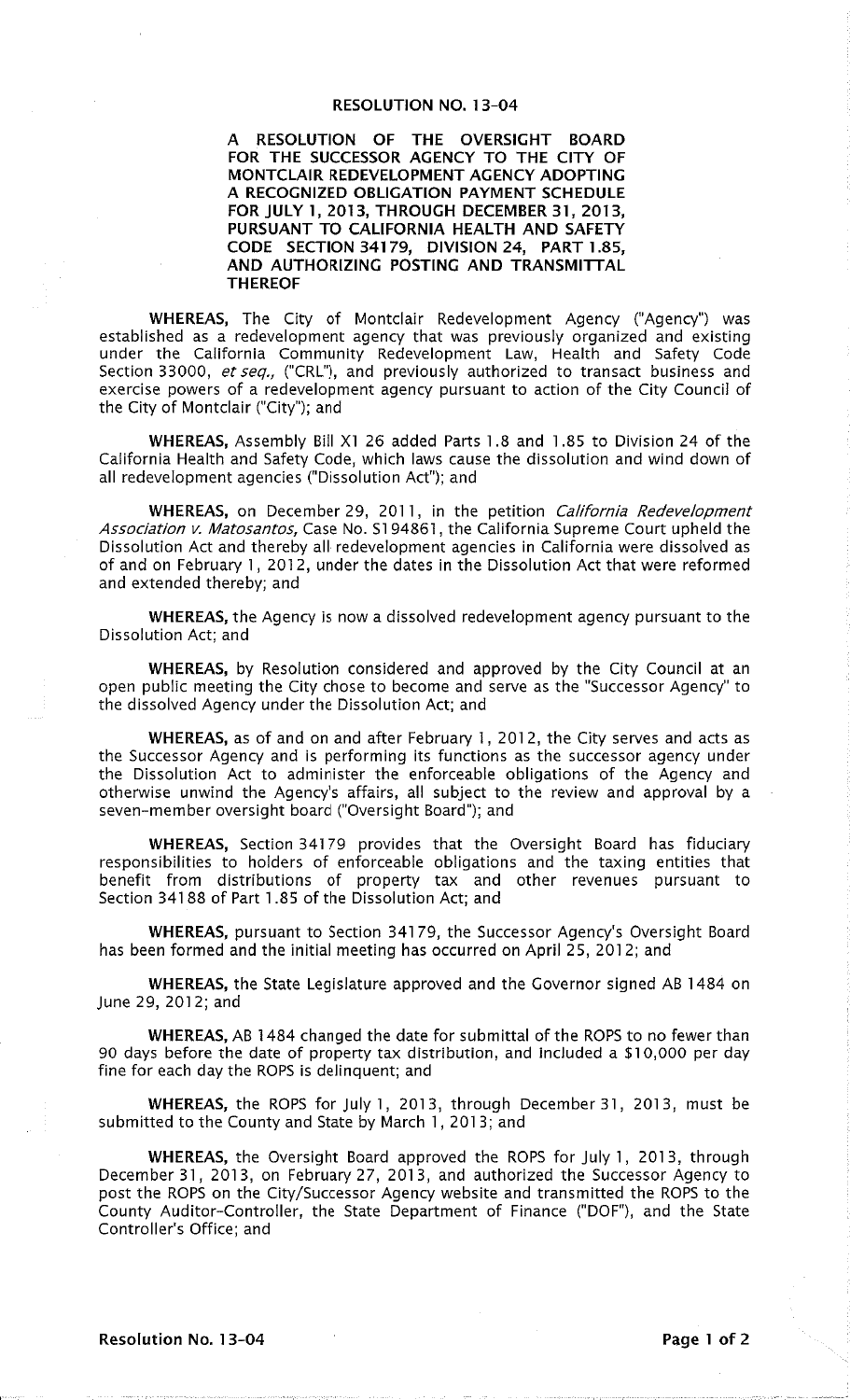WHEREAS, pursuant to the Dissolution Act, the actions of the Oversight Board, including those approved by this Resolution, do not become effective for five (5) business days pending any request for review by the DOF, and if the DOF requests review hereof, DOF will have 45 days from the date of its request to approve this Oversight Board action.

NOW, THEREFORE, BE IT RESOLVED that the Oversight Board of the Successor Agency to the City of Montclair Redevelopment Agency does hereby find and determine as follows:

Section 1. The Oversight Board finds and determines that the foregoing recitals incorporated into this Resolution by this reference are true and correct and constitute a material part of this Resolution.

Section 2. The Oversight Board approves the ROPS for the period of July 1. 2013, through December 31, 2013.

Section 3. The Oversight Board authorizes the Successor Agency to transmit the ROPS to the County Auditor-Controller, the DOF, and the State Controller's Office.

Section 4. The Secretary of the Successor Agency or her authorized designee is directed to post the ROPS on the City/Successor Agency website pursuant to the Dissolution Act.

Section 5. This Resolution shall become effective after transmittal of this Resolution with the ROPS attached to the DOF and the expiration of five (5) business days pending a request for the review of the DOF within the time periods set forth in<br>the Dissolution Act; in this regard, if the DOF requests review hereof it will have ten days from the date of its request to approve this Oversight Board action or return it to the Oversight Board for reconsideration and the action, if subject to review by DOF, will not be effective until approved by the DOF.

Section 6. The Secretary of the Oversight Board shall certify to the adoption of this Resolution and shall maintain this Resolution on file as a public record and the ROPS as approved hereby.

APPROVED AND ADOPTED this 27th day of February, 2013.

Chairman

I, Yvonne L. Smith, Secretary of the Oversight Board for the Successor Agency to the City of Montclair Redevelopment Agency, DO HEREBY CERTIFY that Resolution No. 13-04 was duly adopted by the Oversight Board of Directors at a regular meeting thereof held on the 27th day of February, 2013, and that it was adopted by the following vote, to-wit:

| AYES:           | Kulbeck, Erickson, Catlin, Johnson, Ruh |     |
|-----------------|-----------------------------------------|-----|
| NOES:           | None                                    |     |
| <b>ABSTAIN:</b> | None                                    |     |
| ABSENT:         | Stallings, Richardson                   |     |
|                 |                                         |     |
|                 |                                         | уþ. |

ATTEST: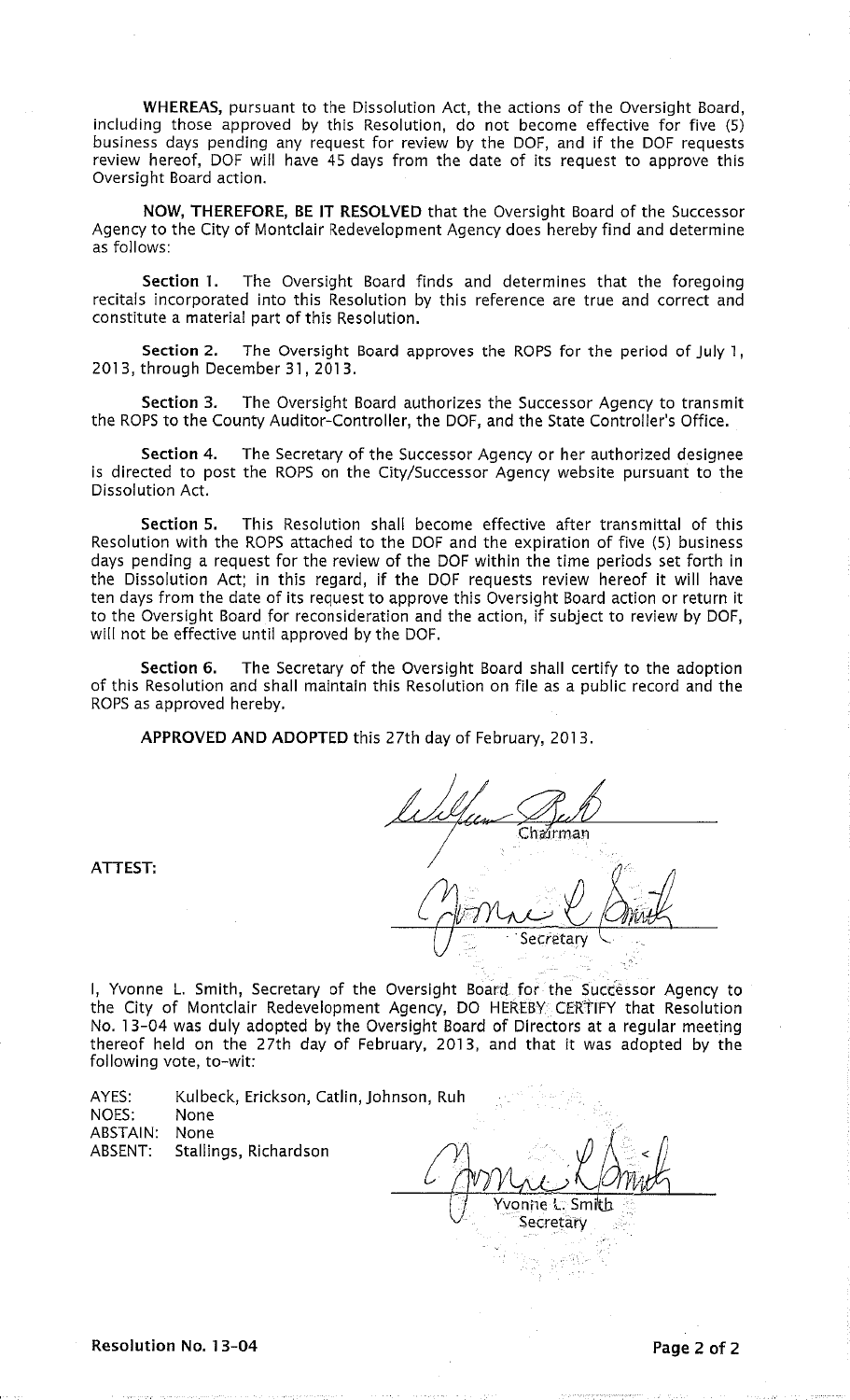# SUCCESSOR AGENCY CONTACT INFORMATION

| <b>Successor Agency</b> |                  |  |  |  |  |  |
|-------------------------|------------------|--|--|--|--|--|
| ID:                     | 265              |  |  |  |  |  |
| County:                 | San Bernardino   |  |  |  |  |  |
| Successor Agency:       | <b>Montclair</b> |  |  |  |  |  |

| <b>Primary Contact</b> |  |
|------------------------|--|
|------------------------|--|

| Honorific (Ms, Mr, Mrs) | Mr.                         |
|-------------------------|-----------------------------|
| <b>First Name</b>       | Donald L.                   |
| Last Name               | <b>Parker</b>               |
| Title                   | <b>Finance Director</b>     |
| Address                 | 5111 Benito Street          |
|                         |                             |
| City                    | Montclair                   |
| <b>State</b>            | <b>CA</b>                   |
| Zip                     | 91763                       |
| <b>Phone Number</b>     | 909-625-9418                |
| <b>Email Address</b>    | dparker@cityofmontclair.org |

## **Secondary Contact**

Honorific (Ms, Mr, Mrs) **Ms.** First Name **Marilyn** Last Name **Staats** Phone Number **909-625-9412**

Title **Deputy City Manager/Exec. Dir. Econ. Dev.**

Email Address **mstaats@cityofmontclair.org**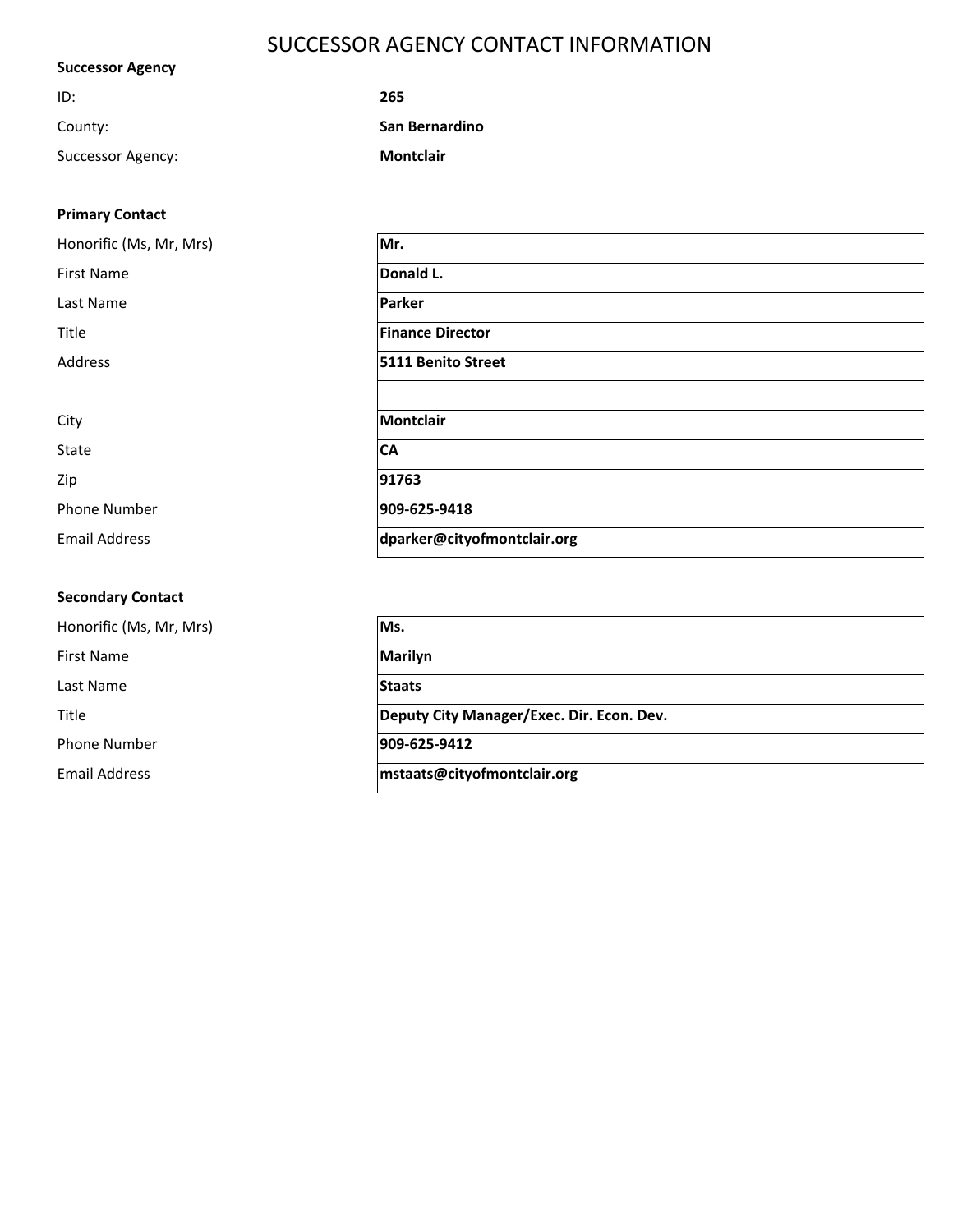### SUMMARY OF RECOGNIZED OBLIGATION PAYMENT SCHEDULE

Filed for the July 1, 2013 to December 31, 2013 Period

Name of Successor Agency: MONTCLAIR (SAN BERNARDINO)

|   | <b>Outstanding Debt or Obligation</b>                                                                                  |                        |  |  |  |  |  |
|---|------------------------------------------------------------------------------------------------------------------------|------------------------|--|--|--|--|--|
|   | Total Outstanding Debt or Obligation                                                                                   | \$95,994,879           |  |  |  |  |  |
|   | <b>Current Period Outstanding Debt or Obligation</b>                                                                   | <b>Six-Month Total</b> |  |  |  |  |  |
| Α | Available Revenues Other Than Anticipated RPTTF Funding                                                                | \$0                    |  |  |  |  |  |
| в | Enforceable Obligations Funded with RPTTF                                                                              | \$2,720,782            |  |  |  |  |  |
|   | Administrative Allowance Funded with RPTTF                                                                             | \$291,289              |  |  |  |  |  |
| D | Total RPTTF Funded $(B + C = D)$                                                                                       | \$3,012,071            |  |  |  |  |  |
|   | Total Current Period Outstanding Debt or Obligation (A + B + C = E) Should be same amount as ROPS form six-month total | \$3,012,071            |  |  |  |  |  |
|   | Enter Total Six-Month Anticipated RPTTF Funding                                                                        | \$4,000,000            |  |  |  |  |  |
| G | Variance (F - D = G) Maximum RPTTF Allowable should not exceed Total Anticipated RPTTF Funding                         | \$987,929              |  |  |  |  |  |

# Prior Period (July 1, 2012 through December 31, 2012) Estimated vs. Actual Payments (as required in HSC section 34186 (a))

| Enter Estimated Obligations Funded by RPTTF (lesser of Finance's approved RPTTF amount including admin allowance or the actual amount distributed) | \$2,454,049 |
|----------------------------------------------------------------------------------------------------------------------------------------------------|-------------|
| Enter Actual Obligations Paid with RPTTF                                                                                                           | \$2,454,049 |
| Enter Actual Administrative Expenses Paid with RPTTF                                                                                               | so.         |
| Adjustment to Redevelopment Obligation Retirement Fund $(H - (1 + 1) = K)$                                                                         | SO.         |
| Adjustment to RPTTF $(D - K = L)$                                                                                                                  | \$3,012,071 |

Certification of Oversight Board Chairman: Pursuant to Section 34177(m) of the Health and Safety code, I hereby certify that the above is a true and accurate Recognized Obligation Payment Schedule for the above named agency.

| <b>Bill Ruh</b><br><b>1979</b> | Chairman    |
|--------------------------------|-------------|
| Name                           | Title       |
| /s/                            | 2/27/2013   |
| Signature                      | Date        |
|                                |             |
|                                | <b>SALE</b> |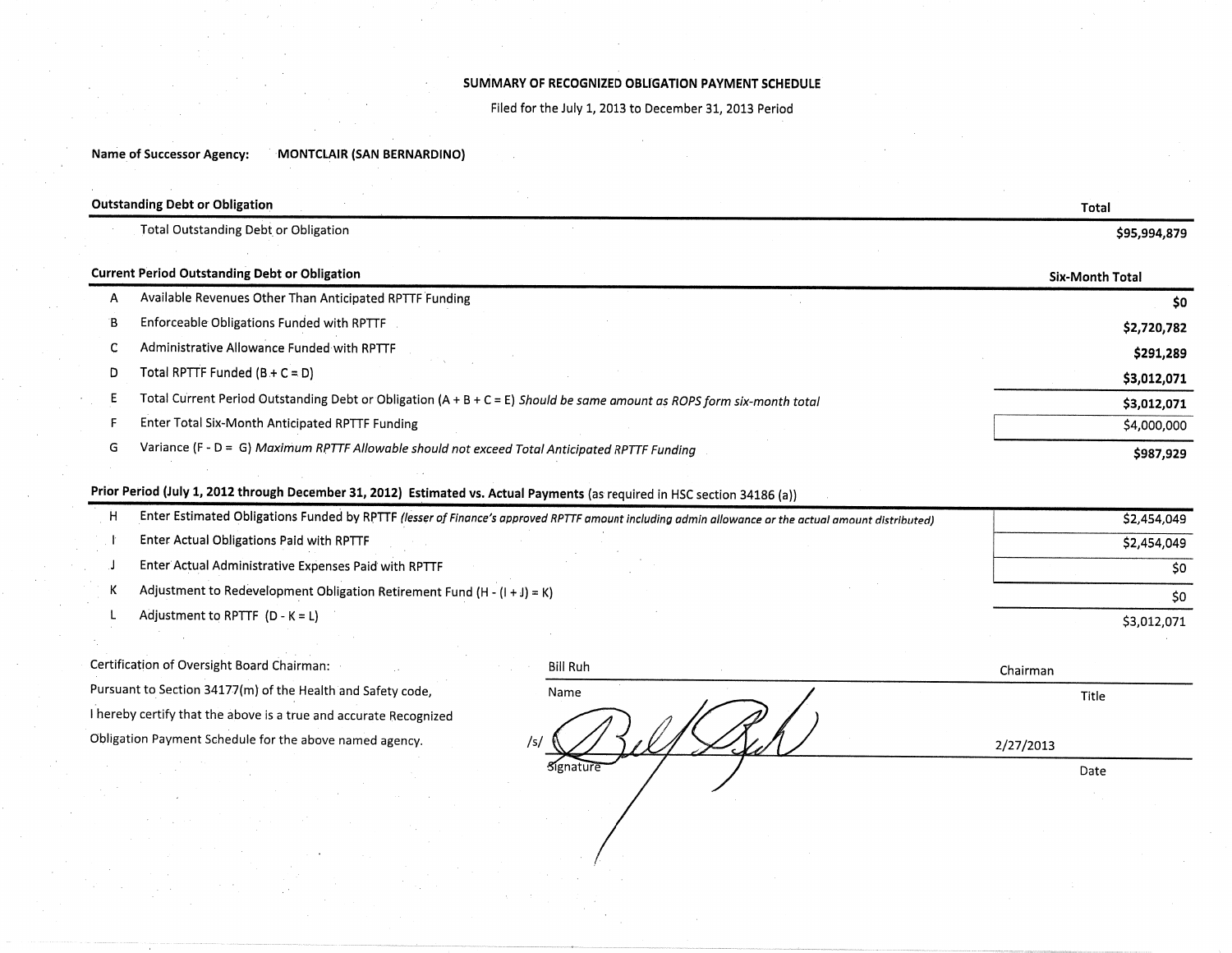#### **MONTCLAIR (SAN BERNARDINO) RECOGNIZED OBLIGATION PAYMENT SCHEDULE (ROPS 13-14A)July 1, 2013 through December 31, 2013**

|       |                                                                             |                                             |                                               |                                                  |                                                                                              |                                         |                                    |                               |                                |                                |                                 | <b>Funding Source</b>   |                      |                         |
|-------|-----------------------------------------------------------------------------|---------------------------------------------|-----------------------------------------------|--------------------------------------------------|----------------------------------------------------------------------------------------------|-----------------------------------------|------------------------------------|-------------------------------|--------------------------------|--------------------------------|---------------------------------|-------------------------|----------------------|-------------------------|
|       |                                                                             |                                             |                                               |                                                  |                                                                                              |                                         |                                    |                               |                                |                                |                                 |                         |                      |                         |
|       |                                                                             |                                             |                                               |                                                  |                                                                                              |                                         |                                    | <b>Total Due During</b>       |                                |                                |                                 |                         |                      |                         |
|       |                                                                             | Contract/Agreement<br><b>Execution Date</b> | Contract/Agreement<br><b>Termination Date</b> |                                                  |                                                                                              |                                         | <b>Total Outstanding</b>           | <b>Fiscal Year</b><br>2013-14 | <b>Bond Proceeds</b>           |                                | Reserve Balance Admin Allowance | <b>RPTTF</b>            | Other                | Six-Month Total         |
| Item# | Project Name / Debt Obligation                                              |                                             |                                               | Payee                                            | <b>Description/Project Scope</b>                                                             | Project Area                            | Debt or Obligation<br>\$95,994,879 | \$4,681,922                   | 50                             | \$0                            | \$291,289                       | \$2,720,782             | \$0                  | \$3,012,071             |
|       | 1 1997 Taxable Tax Allocation Bonds                                         | 11/1/1997                                   | 10/1/2021                                     | Bank of New York Mellon                          | Bond Issue to Fund Non-Housing Projects                                                      | Project Area 1                          | 277,530                            | 30.750                        | $\overline{0}$                 | $\mathbf{0}$                   | $\Omega$                        | 23,190                  | $\Omega$             | 23,190                  |
|       | 2 2007A Tax Allocation Refunding Bonds                                      | 9/27/2007                                   | 9/1/2035                                      | Bank of New York Mellon                          | Bond Issue to Fund Non-Housing Projects                                                      | Project Area 3                          | 38,428,906                         | 1,581,938                     | $\Omega$                       | $\mathbf{0}$                   | $\Omega$                        | 1,059,375               | $\Omega$             | 1,059,375               |
|       | 3 2007B Taxable Tax Allocation Bonds                                        | 9/27/2007                                   | 9/1/2027                                      | Bank of New York Mellon                          | Bond Issue to Fund Non-Housing Projects                                                      | roject Area 3                           | 4,423,549                          | 294,309                       | $\mathsf 0$                    | $\mathbf{0}$                   | $\overline{0}$                  | 211,411                 | $\Omega$             | 211,411                 |
|       | 4 2004 Tax Allocation Bonds                                                 | 2/23/2004                                   | 10/1/2031                                     | Bank of New York Mellon                          | Bond Issue to Fund Non-Housing Projects                                                      | roject Area 4                           | 6,912,938                          | 369,188                       | $\mathbf{0}$                   | $\mathbf{0}$                   | $\overline{0}$                  | 261,188                 | $\Omega$             | 261,188                 |
|       | 5 2001 Tax Allocation Bonds                                                 | 7/6/2001                                    | 10/1/2030                                     | <b>Bank of New York Mellon</b>                   | Bond Issue to Fund Non-Housing Projects                                                      | roject Area 5                           | 13,544,780                         | 758,460                       | $\mathbf{0}$                   | $\mathbf 0$                    | $\Omega$                        | 538,105                 |                      | 538,105                 |
|       | 6 2006A Tax Allocation Bonds                                                | 6/16/2006                                   | 10/1/2033                                     | Bank of New York Mellon                          | Bond Issue to Fund Non-Housing Projects                                                      | Project Area 5                          | 11,425,467                         | 567,901                       | $\mathbf 0$                    | $\mathbf{0}$                   | $\Omega$                        | 379,114                 |                      | 379,114                 |
|       | 7 2006B Tax Allocation Bonds                                                | 6/16/2006                                   | 10/1/2033                                     | Bank of New York Mellon                          | Bond Issue to Fund Non-Housing Projects                                                      | Project Area 5                          | 5,897,488                          | 155.800                       | $\overline{0}$                 | $\mathbf{0}$                   | $\overline{0}$                  | 77,900                  | $\circ$              | 77,900                  |
|       | 8 Employee Costs                                                            | 6/12/2012                                   |                                               | City of Montclair                                | Project Management Costs                                                                     | All Areas                               | $\mathbf{0}$                       | $\Omega$                      | $\mathbf{0}$                   | $\mathbf{0}$                   | $\Omega$                        |                         |                      | $\Omega$                |
|       | 9 Advertising for Bond Costs                                                |                                             |                                               | Source Media                                     | Publication of Bond Call Notice                                                              | All Areas                               | $\mathbf{0}$                       | $\Omega$                      | $\Omega$                       | $\mathbf{0}$                   | $\Omega$                        | $\Omega$                |                      | $\overline{0}$          |
|       | 10 Contract for Legal Services                                              | 12/9/1981                                   |                                               | Stradling, Yocca, Carlson & Rauth                | <b>Agency Legal Services</b>                                                                 | All Areas                               | $\Omega$                           | $\Omega$                      |                                | $\Omega$                       |                                 |                         |                      | $\Omega$                |
|       | 11 Comm. Rehab. Loan Agreement                                              | 6/19/2001                                   | 2/1/2013                                      | Jana Maria Campbell & Dennis<br>Silletto         | Commercial Rehabiliation Loan                                                                | roject Area 4                           | 40,000                             | 40,000                        | $\Omega$                       | $\Omega$                       |                                 | 20,000                  |                      | 20,000                  |
|       | 12 Contract for Bond Trustee Service                                        |                                             |                                               | Bank of New York Mellon                          | Annual Bond Trustee Fees/Costs                                                               |                                         |                                    | 26.000                        |                                |                                | $\Omega$                        |                         | $\Omega$             |                         |
|       | 13 Contract for Legal Services                                              | 10/2/2007                                   |                                               | Best Best & Krieger LLP                          |                                                                                              | All Areas<br>Project Area 3             | 26,000<br>10.000                   | 10.000                        | $\Omega$<br>$\overline{0}$     | $\overline{0}$<br>$\mathbf{0}$ | $\mathbf{0}$                    | 13,000<br>5.000         | $\circ$              | 13,000<br>5,000         |
|       | 14 Contract for Bond Services                                               |                                             |                                               | <b>Bondlogistix LLC</b>                          | Agency Legal Services<br><b>Bond Continuing Disclosure Services</b>                          | All Areas                               | 27,000                             | 27,000                        | $\mathbf 0$                    | $\mathbf{0}$                   | $\Omega$                        | 13,500                  | $\Omega$             | 13,500                  |
|       | 15 Contract for Bond Services                                               |                                             |                                               | <b>Bondlogistix LLC</b>                          | Bond Arbitrage Rebate Calculation Services                                                   | All Areas                               | 23,000                             | 23,000                        | $\mathbf{0}$                   | $\mathbf{0}$                   | $\overline{0}$                  | 11,500                  | $\Omega$             | 11,500                  |
|       | 16 Contract for Consulting Services                                         | 3/20/2006                                   |                                               |                                                  | Southern California Association of Cost to Participate in Compass 2 Percent Strategy Program | roject Area 3                           | 50,000                             | 50,000                        |                                | $\Omega$                       |                                 | 25,000                  |                      | 25,000                  |
|       |                                                                             |                                             |                                               | Governments                                      |                                                                                              |                                         |                                    |                               |                                |                                |                                 |                         |                      |                         |
|       | 17 Audit Services                                                           | 3/5/2012                                    | 6/30/2014                                     | Teaman, Ramierz & Smith, Inc.                    | Due diligence review per AB 1484 - Costs Estimated                                           | All Areas                               | $\mathbf{0}$                       | $\mathbf{0}$                  | $\Omega$                       | $\mathbf{0}$                   | $\Omega$                        | $\overline{\mathbf{0}}$ | $\Omega$             | $\overline{0}$          |
|       | 18 Rent of Office Space                                                     | 5/18/2007                                   | 6/30/2013                                     | Montclair Town Center LLC                        | Office Rent                                                                                  | Proj Area 1, 3, 4, 5                    | $\overline{0}$                     | $\Omega$                      | $\mathbf 0$                    | $\overline{0}$                 | $\Omega$                        | $\Omega$                |                      | $\overline{0}$          |
|       | 19 Contract for Legal Services                                              | 3/1/2003                                    |                                               | Robbins and Holdaway                             | Legal Services                                                                               | All Areas                               | 20,000                             | 20,000                        | $\mathbf{0}$                   | $\mathbf 0$                    | 5,000                           | 5,000                   | $\Omega$             | 10,000                  |
|       | 20 Rehabilitation Loan Agreements                                           | 6/20/2011                                   |                                               | <b>Montclair Housing Corporation</b>             | Rehabilitation Loan for Replacement Housing / Other                                          | <b>All Areas</b>                        |                                    |                               | $\Omega$                       | $\Omega$                       |                                 | $\Omega$                |                      | $\overline{0}$          |
|       | 21 Homebuyers Assist. Program Agmt.                                         | 12/20/1993<br>12/20/1993                    |                                               | US Bank<br>US Bank                               | Homebuyers Assist. Program Agmt.                                                             | roject Area 4 & 5<br>Project Area 4 & 5 | $\overline{0}$<br>$\overline{0}$   | $\Omega$<br>$\mathbf 0$       | $\overline{0}$<br>$\mathbf{0}$ | $\mathbf 0$<br>$\mathbf 0$     | $\mathbf{0}$<br>$\mathbf{0}$    | $\Omega$<br>$\Omega$    | $\Omega$<br>$\Omega$ | $\overline{0}$          |
|       | 22 Homebuyers Assist. Program Agmt.<br>23 Contract for Professional Service |                                             |                                               | Landscape Maintenance                            | Homebuyer Assistance Program Servicing Fees<br>Asset Maintenance                             | roject Area 5                           | 5,000                              | 5,000                         | $\Omega$                       | $\Omega$                       |                                 | 2,500                   |                      | $\overline{0}$<br>2,500 |
|       |                                                                             |                                             |                                               | <b>Jnlimited</b>                                 |                                                                                              |                                         |                                    |                               |                                |                                |                                 |                         |                      |                         |
|       | 24 Employee Costs                                                           | 6/12/2012                                   |                                               | <b>Employees of Agency</b>                       | Affordability Monitoring & Project Mgmt Costs                                                | <b>All Areas</b>                        | $\Omega$                           | $\Omega$                      |                                |                                |                                 | $\Omega$                |                      | $\overline{\mathbf{0}}$ |
|       | 25 Contract Legal Services                                                  | 12/9/1981                                   |                                               | Stradling, Yocca, Carlson & Rauth Legal Services |                                                                                              | All Areas                               | $\mathbf 0$                        | $\mathbf{0}$                  |                                | $\overline{0}$                 |                                 |                         |                      | $\overline{0}$          |
|       |                                                                             |                                             |                                               |                                                  |                                                                                              |                                         |                                    |                               |                                |                                |                                 |                         |                      |                         |
|       | 26 Contract Legal Services                                                  | 3/1/2003                                    |                                               | Robbins and Holdaway                             | Legal Services                                                                               | All Areas                               | $\circ$                            | $\Omega$                      | $\Omega$                       | $\mathbf{0}$                   |                                 | $\Omega$                |                      | $\Omega$                |
|       | 27 Maintenance Contract                                                     |                                             |                                               | <b>Buchbinder Maintenance</b>                    | Vandalism Repairs                                                                            | roject Area 5                           | $\overline{0}$                     | $\Omega$                      | $\mathbf{0}$                   | $\mathbf 0$                    | $\mathbf{0}$                    | $\Omega$                |                      | $\overline{0}$          |
|       | 28 Employee Costs                                                           | 6/12/2012                                   |                                               | Employees of Agency / Successor<br>Agency        | Payroll for Employees                                                                        | All Areas                               | 392,624                            | 392,624                       | $\Omega$                       | $\Omega$                       | 196,312                         |                         |                      | 196,312                 |
|       | 29 Contract for Legal Services                                              | 3/1/2003                                    |                                               | Robbins & Holdaway                               | Legal Services                                                                               | All Areas                               | $\Omega$                           | $\Omega$                      | $\Omega$                       | $\mathbf 0$                    |                                 | $\Omega$                |                      | $\overline{0}$          |
|       | 30 Agency Insurance Costs                                                   |                                             |                                               | Kessler-Alair Insurance Services                 | Public Employee's Bond                                                                       | All Areas                               | 2,000                              | 2,000                         | $\mathbf{0}$                   | $\circ$                        | 1,000                           | $\circ$                 | $\Omega$             | 1,000                   |
|       | 31 Contract for Legal Services                                              | 12/9/1981                                   |                                               | Stradling, Yocca, Carlson & Rauth                | Legal Services                                                                               | All Areas                               | 50,000                             | 50,000                        | $\Omega$                       | $\mathbf 0$                    | 25,000                          | $\Omega$                |                      | 25,000                  |
|       |                                                                             |                                             |                                               |                                                  |                                                                                              |                                         |                                    |                               |                                |                                |                                 |                         |                      |                         |
|       | 32 Office Supplies                                                          | 6/12/2012                                   |                                               | <b>Staples/Office Depot</b>                      | Office Supplies                                                                              | All Areas                               | 400                                | 400                           | $\Omega$                       | $\mathbf 0$                    | 200                             | $\Omega$                | $\cap$               | 200                     |
|       | 33 Agency Insurance Costs                                                   | 6/12/2012                                   |                                               | California Insurance Pool<br>Authority           | General Liablity Insurance                                                                   | All Areas                               | 7,260                              | 7.260                         |                                | $\Omega$                       | 3,630                           |                         |                      | 3.630                   |
|       | 34 Agency Insurance Costs                                                   | 6/12/2012                                   |                                               | California Insurance Pool<br>Authority           | Earthquake/Flood Insurance                                                                   | All Areas                               | 9,252                              | 9,252                         |                                | $\Omega$                       | 4,626                           |                         |                      | 4,626                   |
|       | 35 Agency Insurance Costs                                                   | 6/12/2012                                   |                                               | Kessler-Alair Insurance Services                 | Fire Insurance                                                                               | All Areas                               | 1,760                              | 1.760                         | $\overline{0}$                 | $\circ$                        | 880                             | $\overline{\mathbf{0}}$ | $\circ$              | 880                     |
|       | 36 Overhead Costs                                                           | 6/12/2012                                   |                                               | City of Montclair                                | Overhead Utility Costs                                                                       | All Areas                               | 31,400                             | 31,400                        | $\mathbf{0}$                   | $\mathbf 0$                    | 15,700                          | $\Omega$                |                      | 15,700                  |
|       | 37 Retirement Costs                                                         | 6/12/2012                                   |                                               | City of Montclair                                | Retiree Pension and Benefits                                                                 | All Areas                               | 34,482                             | 34,482                        | $\mathbf{0}$                   | $\mathbf 0$                    | 17,241                          | $\Omega$                | $\Omega$             | 17,241                  |
|       | 38 Contract for Safekeeping Services                                        | On-going                                    |                                               | First Tennessee Bank Safekeeping                 | <b>Investment Safekeeping Services</b>                                                       | roject Area 3                           | 1,400                              | 1,400                         | $\Omega$                       | $\Omega$                       | 700                             |                         |                      | 700                     |
|       | 39 Contract for Appraisal Services                                          | Pending Finding of<br>Completion            | Pending Finding of<br>Completion              | Integra Ellis                                    | Appraisals of Assets                                                                         | All Areas                               | 50,000                             | 50,000                        | $\Omega$                       | $\Omega$                       |                                 | 25,000                  |                      | 25,000                  |
|       | 40 Contract for Asset Mgmnt / Disposal Plan                                 | Pending Finding of<br>Completion            | Pending Finding of<br>Completion              | Kosmont Companies                                | Asset Disposal / Management Plan                                                             | All Areas                               | 100,000                            | 100,000                       | $\Omega$                       | $\Omega$                       |                                 | 50,000                  |                      | 50,000                  |
|       | 41 Employee Costs                                                           | 6/12/2012                                   |                                               | City of Montclair                                | <b>Indirect Staff Charges</b>                                                                | All Areas                               | 42,000                             | 42.000                        | $\Omega$                       | $\Omega$                       | 21.000                          | $\Omega$                |                      | 21,000                  |
|       | 42 Public facility, infrastructure and econcomic Pending Finding of         |                                             | Pending Finding of                            | Pending Finding of                               | Utilization of pre 2011 unspent bond proceeds                                                | All Areas                               | 14,160,644                         |                               |                                |                                |                                 |                         |                      | $\mathbf{0}$            |
|       | development obligations                                                     | Completion                                  | Completion                                    | Completion                                       |                                                                                              |                                         |                                    |                               |                                |                                |                                 |                         |                      |                         |
|       |                                                                             |                                             |                                               |                                                  |                                                                                              |                                         |                                    |                               |                                |                                |                                 |                         |                      | $\Omega$                |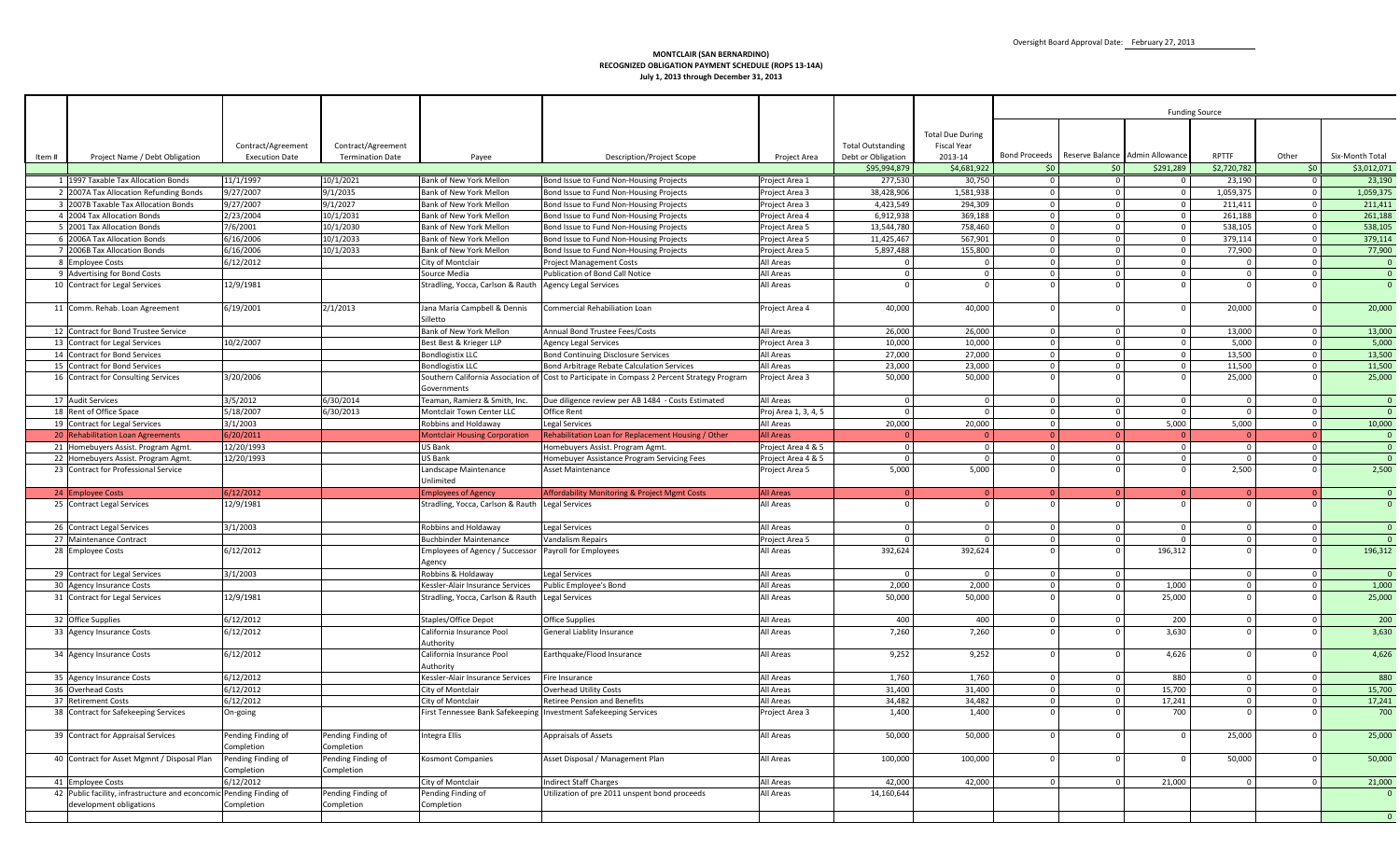#### **MONTCLAIR (SAN BERNARDINO)**

**Pursuant to Health and Safety Code section 34186 (a)**

**PRIOR PERIOD ESTIMATED OBLIGATIONS vs. ACTUAL PAYMENTS** 

**RECOGNIZED OBLIGATION PAYMENT SCHEDULE (ROPS II)**

**July 1, 2012 through December 31, 2012**

|                                |                                                                                                                  |                                                                     |                                                                                                  |                                          | <b>I MIHE</b>      |           | <b>Bond Proceeds</b> |        | Reserve Balance    | Admin Allowance     | <b>RPTTF</b>           |             | Other    |        |
|--------------------------------|------------------------------------------------------------------------------------------------------------------|---------------------------------------------------------------------|--------------------------------------------------------------------------------------------------|------------------------------------------|--------------------|-----------|----------------------|--------|--------------------|---------------------|------------------------|-------------|----------|--------|
|                                | Item # Project Name / Debt Obligation                                                                            | Payee                                                               | <b>Description/Project Scope</b>                                                                 | Project Area                             | Estimate           | Actual    | Estimate             | Actual | Actual<br>Estimate | Actua<br>Estimate   | Estimate               | Actual      | Estimate | Actual |
|                                |                                                                                                                  |                                                                     |                                                                                                  |                                          | \$1,165,547        | \$57,681  | 50                   | 50     | \$384,799          | \$473,994<br>50     | \$12,486,409           | \$2,454,049 | 50       |        |
| RPTTF Pg 1, 1                  | 1997 Taxable Tax Allocation Bonds                                                                                | Bank of New York Mellon                                             | Bond Issue to Fund Non-Housing Projects                                                          | Project Area 1                           |                    |           |                      |        |                    |                     | 32,010                 | 23,820      |          |        |
| FTF Pa 1.                      | 2007A Tax Allocation Refunding Bonds                                                                             | Bank of New York Mellon                                             | Bond Issue to Fund Non-Housing Projects                                                          | Project Area 3                           |                    |           |                      |        |                    |                     | 1,574,269              | 984.235     |          |        |
| TTF Pg 1, 3                    | 2007B Taxable Tax Allocation Bonds                                                                               | Bank of New York Mellon                                             | Bond Issue to Fund Non-Housing Projects                                                          | Project Area 3                           |                    |           |                      |        |                    |                     | 301,052                | 214,642     |          |        |
| <b>TTF Pg 1, 4</b>             | 2004 Tax Allocation Bonds                                                                                        | Bank of New York Mellon                                             | Bond Issue to Fund Non-Housing Projects                                                          | Project Area 4                           |                    |           |                      |        |                    |                     | 365,175                | 253,988     |          |        |
| <b>TTF Pg 1.5</b>              | 2001 Tax Allocation Bonds                                                                                        | Bank of New York Mellon                                             | Bond Issue to Fund Non-Housing Projects                                                          | Project Area 5                           |                    |           |                      |        |                    |                     | 758,585                | 530,480     |          |        |
| TTF Pg 1,                      | 2006A Tax Allocation Bonds                                                                                       | Bank of New York Mellon                                             | Bond Issue to Fund Non-Housing Projects                                                          | Project Area 5                           |                    |           |                      |        |                    |                     | 563,099                | 368.985     |          |        |
| RPTTF Pa 1.                    | 2006B Tax Allocation Bonds                                                                                       | Bank of New York Mellon                                             | Bond Issue to Fund Non-Housing Projects                                                          | Project Area 5                           |                    |           |                      |        |                    |                     | 155,800                | 77,900      |          |        |
|                                | RPTTF Pg 1, 8 2008 Tax Allocation Notes                                                                          | Bank of New York Mellon                                             | Mission Blvd-Notes Issue to Fund Non-Housing Projects                                            | Project Area 6                           |                    |           |                      |        |                    |                     | 8.271.900.00           |             |          |        |
| RPTTF Pg 1, 9                  | <b>Employee Costs</b>                                                                                            | Employees of Agency                                                 | <b>Project Management Costs</b>                                                                  | All Areas                                |                    |           |                      |        |                    |                     | 205.740.30             |             |          |        |
| PTTF Pg 1, 10                  | Advertising for Bond Costs                                                                                       | Source Media                                                        | Publication of Bond Call Notice                                                                  | All Areas                                |                    |           |                      |        |                    |                     | 4.500.00               |             |          |        |
| TTF Pg 1, 11                   | Contract for Professional Service                                                                                | Southern California Landscape<br>Stradling, Yocca, Carlson & Rauth  | Foundation Area 11 Required Repairs/Replacement                                                  | Project Area 3<br>All Areas              |                    |           |                      |        | 29,969.0           |                     | 20,000.00<br>62.100.00 |             |          |        |
|                                | PTTF Pg 1, 12 Contract for Legal Services<br>Commercial Rehabilitation Loan Agreement                            | Jana Maria Campbell & Dennis Silletto Commercial Rehabiliation Loan | <b>Agency Legal Services</b>                                                                     | Project Area 4                           |                    |           |                      |        | 806.50             |                     | 10,000.00              |             |          |        |
| PTTF Pg 1, 13                  | PTTF Pg 1, 14 Monument Sign Repairs                                                                              | Sign A Rama                                                         | Foundation Area 11 Required Repairs                                                              | Project Area 3                           |                    |           |                      |        |                    |                     | 2,000.00               |             |          |        |
| PTTF Pg 1, 15                  | Maintenance Contract                                                                                             | Landmark Fence                                                      | Foundation Area 11 and 12 Required Repairs                                                       | Project Area 3                           |                    |           |                      |        |                    |                     | 10,000.00              |             |          |        |
|                                | <b>IPTTF Pg 1, 16 Contract for Bond Trustee Service</b>                                                          | Bank of New York Mellon                                             | Annual Bond Trustee Fees/Costs                                                                   | All Areas                                |                    |           |                      |        | 12 942 60          |                     | 9.650.00               |             |          |        |
|                                | PTTF Pg 1, 17 Contract for Legal Services                                                                        | Best Best & Krieger LLP                                             | Agency Legal Services                                                                            | Project Area 3                           |                    |           |                      |        | 6,489.90           |                     | 70,626.00              |             |          |        |
|                                | PTTF Pg 1, 18 Contract for Bond Services                                                                         | Bondlogistix LLC                                                    | <b>Bond Continuing Disclosure Services</b>                                                       | All Areas                                |                    |           |                      |        |                    |                     | 13.500.00              |             |          |        |
| PTTF Pg 1, 19                  | Contract for Bond Services                                                                                       | <b>Bondlogistix LLC</b>                                             | Bond Arbitrage Rebate Calculation Services                                                       | All Areas                                |                    |           |                      |        | 11,500.0           |                     | 10,500.00              |             |          |        |
|                                | PTTF Pg 1, 20 Contract for Consulting Services                                                                   |                                                                     | Southern California Association of Gov Cost to Participate in Compass 2 Percent Strategy Program | Project Area 3                           |                    |           |                      |        |                    |                     | 25.000.00              |             |          |        |
| RPTTF Pg 2, 1                  | Rent of Office Space                                                                                             | Montclair Town Center LLC                                           | Office Rent                                                                                      | Proj Area 1, 3, 4, 5                     |                    |           |                      |        | 15,720.80          |                     | 12.802.80              |             |          |        |
| TTF Pa 2.                      | <b>Contract for Professional Services</b>                                                                        | Donald Parker, CPA                                                  | Financial Oversight Services/Replace Finance Director                                            | All Areas                                |                    |           |                      |        |                    |                     | 5,000.00               |             |          |        |
| RPTTF Pg 2,                    | Office Supplies                                                                                                  | Staples/Office Depot                                                | Office Supplies                                                                                  | All Areas                                |                    |           |                      |        |                    |                     | 600.00                 |             |          |        |
| RPTTF Pg 2, 4                  | Contract for Legal Services                                                                                      | Robbins and Holdaway                                                | <b>Legal Services</b>                                                                            | All Areas                                |                    |           |                      |        |                    |                     | 2,500.00               |             |          |        |
|                                | OTHER Pg 1, 1 Rehabilitation Loan Agreements                                                                     | Montclair Housing Corporation                                       | Rehabilitation Loan for Replacement Housing / Other                                              | All Areas                                | 1,000,000.00       |           |                      |        |                    |                     |                        |             |          |        |
|                                | OTHER Pg 1, 2 Housing Improvement Costs                                                                          | Neighborhood Partnership Housing                                    | Safe Homes for Seniors Costs                                                                     | All Areas                                | 4,000.00           |           |                      |        |                    |                     |                        |             |          |        |
| OTHER Pg 1,                    | Housing Improvement Loans                                                                                        | Neighborhood Partnership Housing                                    | Single Family Housing Rehabiliation Loans                                                        | All Areas                                | 30,000,00          |           |                      |        |                    |                     |                        |             |          |        |
|                                | OTHER Pg 1, 4 Homebuyers Assistance Program Agreement                                                            | US Bank                                                             | Shared Appreciation Costs on Homebuyer Assistance Program                                        | Project Area 4 & 5<br>Project Area 4 & 5 | 1,000.00<br>304.00 |           |                      |        |                    |                     |                        |             |          |        |
|                                | OTHER Pg 1, 5 Homebuyers Assistance Program Agreement US Bank<br>OTHER Pg 1, 6 Contract for Professional Service | Landscape Maintenance Unlimited                                     | Homebuyer Assistance Program Servicing Fees<br>Asset Maintenance                                 | Project Area 5                           | 1,998.00           |           |                      |        | 438.67             |                     |                        |             |          |        |
|                                | OTHER Pg 1, 7 Employee Costs                                                                                     | Employees of Agency                                                 | Affordability Monitoring & Project Mgmt Costs                                                    | All Areas                                | 68,245.26          | 57,680.82 |                      |        |                    |                     |                        |             |          |        |
| OTHER Pg 1, 8                  | <b>Contract Legal Services</b>                                                                                   | Stradling, Yocca, Carlson & Rauth                                   | <b>Legal Services</b>                                                                            | All Areas                                | 24,000.00          |           |                      |        | 3,449.15           |                     |                        |             |          |        |
|                                | OTHER Pg 1, 9 Office Supplies                                                                                    | Staples/Office Depot                                                | Office Supplies                                                                                  | All Areas                                | 200.00             |           |                      |        |                    |                     |                        |             |          |        |
| THER Pg 1, 10                  | <b>Contract Legal Services</b>                                                                                   | Robbins and Holdaway                                                | <b>Legal Services</b>                                                                            | All Areas                                | 1,000.00           |           |                      |        |                    |                     |                        |             |          |        |
| THER Pg 1, 1                   | Maintenance Contract                                                                                             | <b>Buchbinder Maintenance</b>                                       | Vandalism Repairs                                                                                | Project Area 5                           | 1.500.00           |           |                      |        |                    |                     |                        |             |          |        |
| THER Pg 1, 1                   | Housing Improvement Fees                                                                                         | Neighborhood Partnership Housing                                    | Service Fees for Grants                                                                          | All Areas                                | 3,300.00           |           |                      |        |                    |                     |                        |             |          |        |
| THER Pg 1, 13                  | Housing Improvement Fees                                                                                         | Neighborhood Partnership Housing                                    | Service Fees for Loans                                                                           | All Areas                                | 30,000.00          |           |                      |        |                    |                     |                        |             |          |        |
| ADMIN Pg 1, 1                  | <b>Employee Costs</b>                                                                                            | Employees of Agency / Successor Age Payroll for Employees           |                                                                                                  | All Areas                                |                    |           |                      |        | 138,990.57         | 190,677.54          |                        |             |          |        |
| ADMIN Pg 1, :                  | Contract for Legal Services                                                                                      | Robbins & Holdaway                                                  | <b>Legal Services</b>                                                                            | All Areas                                |                    |           |                      |        |                    | 10,002.00           |                        |             |          |        |
| ADMIN Pg 1, 3                  | <b>Agency Vocational Training Costs</b>                                                                          | League of California Cities                                         | Successor Agency Vocational Training                                                             | All Areas                                |                    |           |                      |        |                    | 1,000.00            |                        |             |          |        |
|                                | ADMIN Pg 1, 4 Agency Insurance Costs                                                                             | Kessler-Alair Insurance Services                                    | Public Employee's Bond                                                                           | All Areas                                |                    |           |                      |        |                    | 87.00               |                        |             |          |        |
| ADMIN Pg 1, 5<br>ADMIN Pg 1, 6 | <b>Agency Delivery Service</b><br>Contract for Professional Service                                              | Federal Express Corp<br>Hdl Coren & Cone                            | <b>Delivery Service</b><br>Pass Through Calculations                                             | All Areas<br>All Areas                   |                    |           |                      |        |                    | 250.02<br>10,000.00 |                        |             |          |        |
| ADMIN Pg 1,                    | Contract for Professional Service                                                                                | Donald Parker, CPA                                                  | <b>Financial Oversight Services</b>                                                              | All Areas                                |                    |           |                      |        |                    | 20,000.00           |                        |             |          |        |
| ADMIN Pg 1, 8                  | Contract for Legal Services                                                                                      | Stradling, Yocca, Carlson & Rauth                                   | <b>Legal Services</b>                                                                            | All Areas                                |                    |           |                      |        |                    | 60,000.00           |                        |             |          |        |
| ADMIN Pg 1, 9                  | Office Supplies                                                                                                  | Staples/Office Depot                                                | Office Supplies                                                                                  | All Areas                                |                    |           |                      |        | 200.00             | 200.00              |                        |             |          |        |
| DMIN Pg 1, 10                  | Agency Insurance Costs                                                                                           | California Insurance Pool Authority                                 | General Liablity Insurance                                                                       | All Areas                                |                    |           |                      |        | 3,630.0            | 3,630.00            |                        |             |          |        |
|                                | DMIN Pg 1, 11 Agency Insurance Costs                                                                             | California Insurance Pool Authority                                 | Earthquake/Flood Insurance                                                                       | All Areas                                |                    |           |                      |        | 4.626.0            | 4,626.00            |                        |             |          |        |
| DMIN Pg 1, 12                  | Agency Insurance Costs                                                                                           | Kessler-Alair Insurance Services                                    | Fire Insurance                                                                                   | All Areas                                |                    |           |                      |        | 876.00             | 876.00              |                        |             |          |        |
|                                | DMIN Pg 1, 13 Overhead Costs                                                                                     | City of Montclair                                                   | Overhead Utility Costs                                                                           | All Areas                                |                    |           |                      |        | 15,963.00          | 15.963.00           |                        |             |          |        |
|                                | DMIN Pg 1, 14 Employee Costs                                                                                     | City of Montclair                                                   | <b>Indirect Staff Charges</b>                                                                    | All Areas                                |                    |           |                      |        | 107,742.0          | 107,742.00          |                        |             |          |        |
| ADMIN Pg 1,15                  | <b>Retirement Costs</b>                                                                                          | City of Montclair                                                   | Retiree Pension and Benefits                                                                     | All Areas                                |                    |           |                      |        |                    | 17.240.52           |                        |             |          |        |
| DMIN Pg 1,16                   | Member Fee                                                                                                       | Gold Line Construction Authority                                    | Gold Line Membership                                                                             | Project Area 3                           |                    |           |                      |        | 31,455.0           | 30,000.00           |                        |             |          |        |
|                                | DMIN Pg 1, 17 Contract for Professional Service                                                                  | First American Data Tree                                            | Property Search Services                                                                         | Project Area 3                           |                    |           |                      |        |                    | 1.000.00            |                        |             |          |        |
|                                | DMIN Pg 1, 18 Contract for Safekeeping Services                                                                  | First Tennessee Bank Safekeeping                                    | Investment Safekeeping Services                                                                  | Project Area 3                           |                    |           |                      |        |                    | 700.00              |                        |             |          |        |
|                                |                                                                                                                  |                                                                     |                                                                                                  |                                          |                    |           |                      |        |                    |                     |                        |             |          |        |
|                                |                                                                                                                  |                                                                     |                                                                                                  |                                          |                    |           |                      |        |                    |                     |                        |             |          |        |
|                                |                                                                                                                  |                                                                     |                                                                                                  |                                          |                    |           |                      |        |                    |                     |                        |             |          |        |
|                                |                                                                                                                  |                                                                     |                                                                                                  |                                          |                    |           |                      |        |                    |                     |                        |             |          |        |
|                                |                                                                                                                  |                                                                     |                                                                                                  |                                          |                    |           |                      |        |                    |                     |                        |             |          |        |
|                                |                                                                                                                  |                                                                     |                                                                                                  |                                          |                    |           |                      |        |                    |                     |                        |             |          |        |